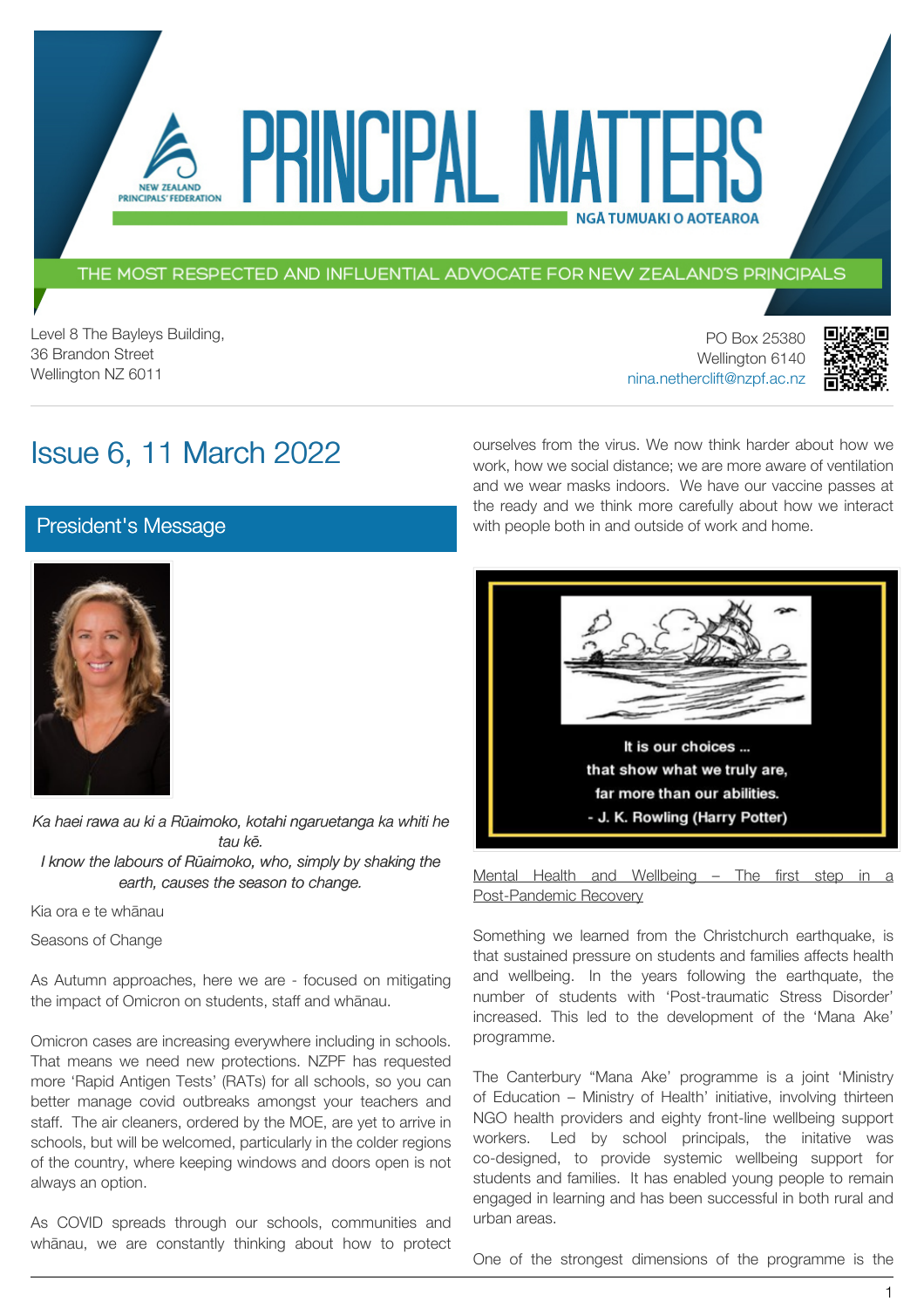on-going professional development provided for education staff, including PLD on anxiety and trauma. Mana Ake fills a gap in the provision of wellbeing assistance for tamariki as it is free, based in schools and is not just for the 'most complex' cases. 'Leading Lights' is the Mana Ake [website](https://manaake.health.nz/) resource for education staff and a repository of education resources.

As we look ahead to a Post-Covid world, there is opportunty to think about and plan for a recovery that will support students, staff, principals and communities. Attending to our individual and collective mental health and wellbeing comes before teaching and learning.



Teachers know that successful learning starts when students are in a 'ready to learn zone'. In a Post-Pandemic environment, we want principals, staff, students and whānau to all be supported to find that 'ready to learn zone'.

This year the 'Mana Ake' programme has been extended, through health, to five areas in New Zealand. But, we have ten education regions and within them 2,500 schools, staff and students that need support, if we are to lead a 'world class post-covid education recovery'. The season of COVID will eventually end. When it goes, we want to be ready. Equitable access to mental health wellbeing support is the first step for those who need it.

How to make 'Mana Ake' a national priority for our four Ministers of Education, our Ministry of Education, three new Te Matua Regional directors, ten regional directors, our principal associations and our schools, is the challenge! But this is also an opportunity to set a new post-covid culture in which we as education practitioners co-construct a national Mana Ake in partnership with the redeveloped Ministry of Education and Ministry of Health. There is also a compelling economic investment on return for every dollar spent that adds weight to this proposal.

Looking ahead, no-one should miss out on learning because they need mental health support as a result of a global pandemic. That includes principals.

## When "I" is replaced with "we" even illness becomes wellness.

- Malcolm X

### Covid Information to share with parents

As well as creating 'logistical overload' for schools, Covid is a huge concern for parents. The health sector has developed some excellent resources for parents on the KidsHealth website which you may wish to share with parents. Please check out the links below -

<https://www.kidshealth.org.nz/covid-19-caring-child-covid-19>

[https://www.kidshealth.org.nz/](https://www.kidshealth.org.nz/covid-19-why-wearing-masks-creating-airflow-helps) [covid-19-why-wearing-masks-creating-airflow-helps](https://www.kidshealth.org.nz/covid-19-why-wearing-masks-creating-airflow-helps)

New content is being added regularly to COVID-19 | [KidsHealth](https://www.kidshealth.org.nz/tags/covid-19) [NZ](https://www.kidshealth.org.nz/tags/covid-19)

KidsHealth also covers a huge range of general child health topics that may be of interest to parents and help to reduce anxiety in your community.

### International Students Submission

Submissions on the International Students Review for which the government has proposed to limit the enrolments of international students under Year 9 are due very shortly.

We have received feedback from principals asking for a survey to inform our submission and we have agreed to that. You can access the survey [here](https://nzpf.schoolzineplus.com/survey/5) which will take you less than 5 minutes to complete. The survey has a 24 hour turn around time and we will publish the results in this newsletter next week.

Have your say today!

<https://nzpf.schoolzineplus.com/survey/5>

#### Wondering of the Week:

How much of your time as a principal is devoted to finding additional sources of income and resources for your school?

 $\bigcap$ 

 $\subset$ 

I would spend more than a week per term on this.

 $\mathfrak{O}$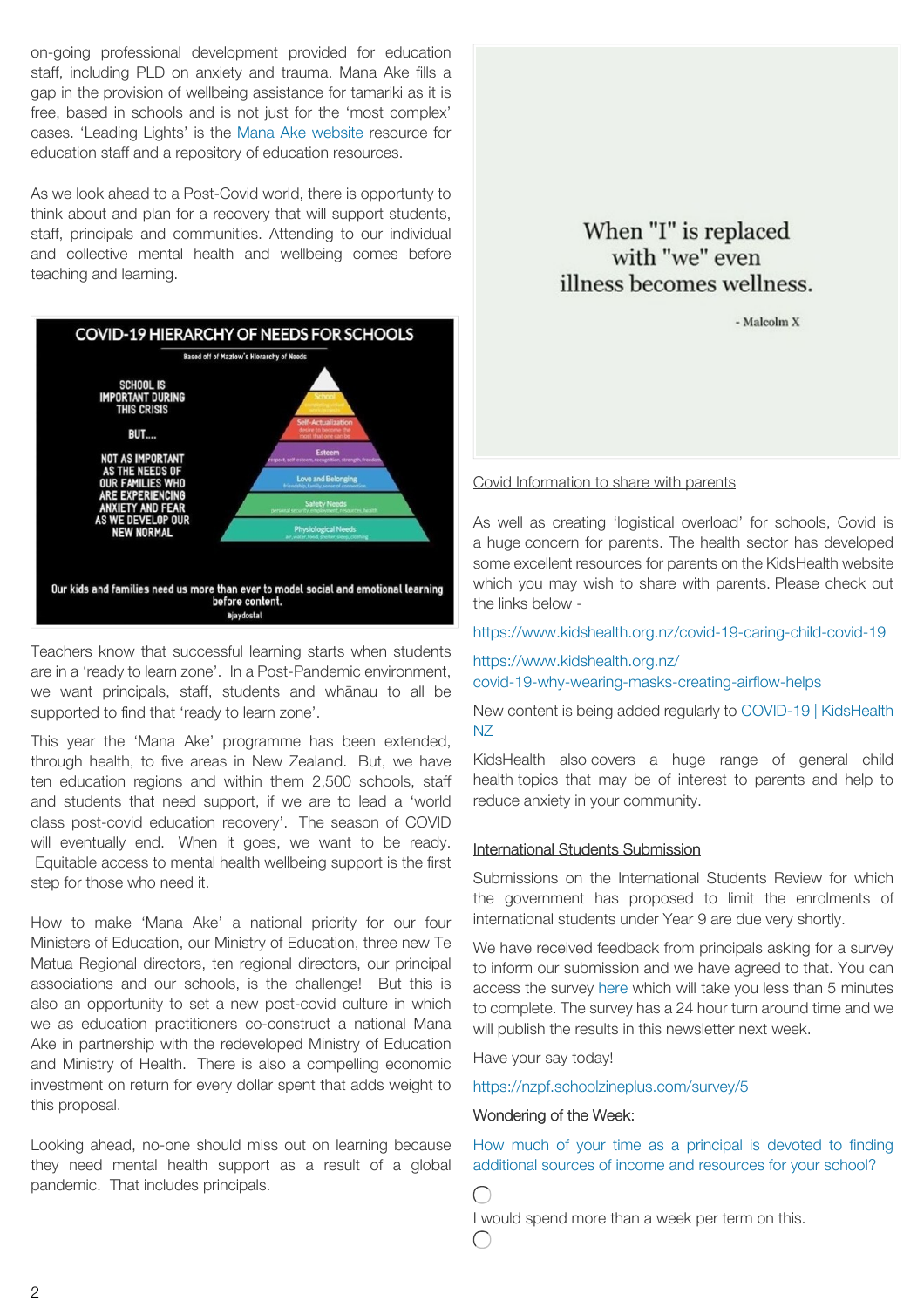I would spend between 5 and 10 days a term on this.  $\bigcap$ 

I would spend less than five days a term on this.

 $\subset$ 

I do not spend much, if any time, on finding additional sources of income or resources.

### Vote

### Results of last week's poll:

In your career to date, to what extent have you had opportunity to access quality professional development, suited to your leadership learning needs?



Ngā manaakitanga Cherie Taylor-Patel [cherie.taylor-patel@nzpf.ac.nz](mailto:cherie.taylor-patel@nzpf.ac.nz)

## **[NZPF Notices](https://nzpf.schoolzineplus.com/newsletter/article/500?skin=1)**



## NZPF Awards -NOTE: Rural Teaching Principals Conference cancelled!

Due to COVID distractions, the closing date for applications for NZPF awards has been extended to 15 March. The following awards are available to NZPF members:

- Don Le Prou Award
- Tauri Morgan Memorial Award
- PLD Grants for Principals' Associations

Click [here](http://www.nzpf.ac.nz/awards.html) for further details.

If you have applied for support to attend the Rural Teaching Principals Conference, we regret to say it has been postponed till 2023.

We will transfer your application to the NZPF Conference, Christchurch, September 14 - 16 2022.

If you wish to apply for support to attend a completely different conference, please contact the NZPF national office [HERE.](mailto:office@nzpf.ac.nz)



### NZPF Conference - Early Bird Registrations

Registrations for the 2022 NZPF Conference are open. The conference will be held at the new Te Pae, Christchurch Convention and Exhibition Centre, on 14 - 16 September.

Register before the early bird deadline of 31 May to save up to \$100 on your registration.

Visit the [website](http://www.nzpfconference.com/) to register now.